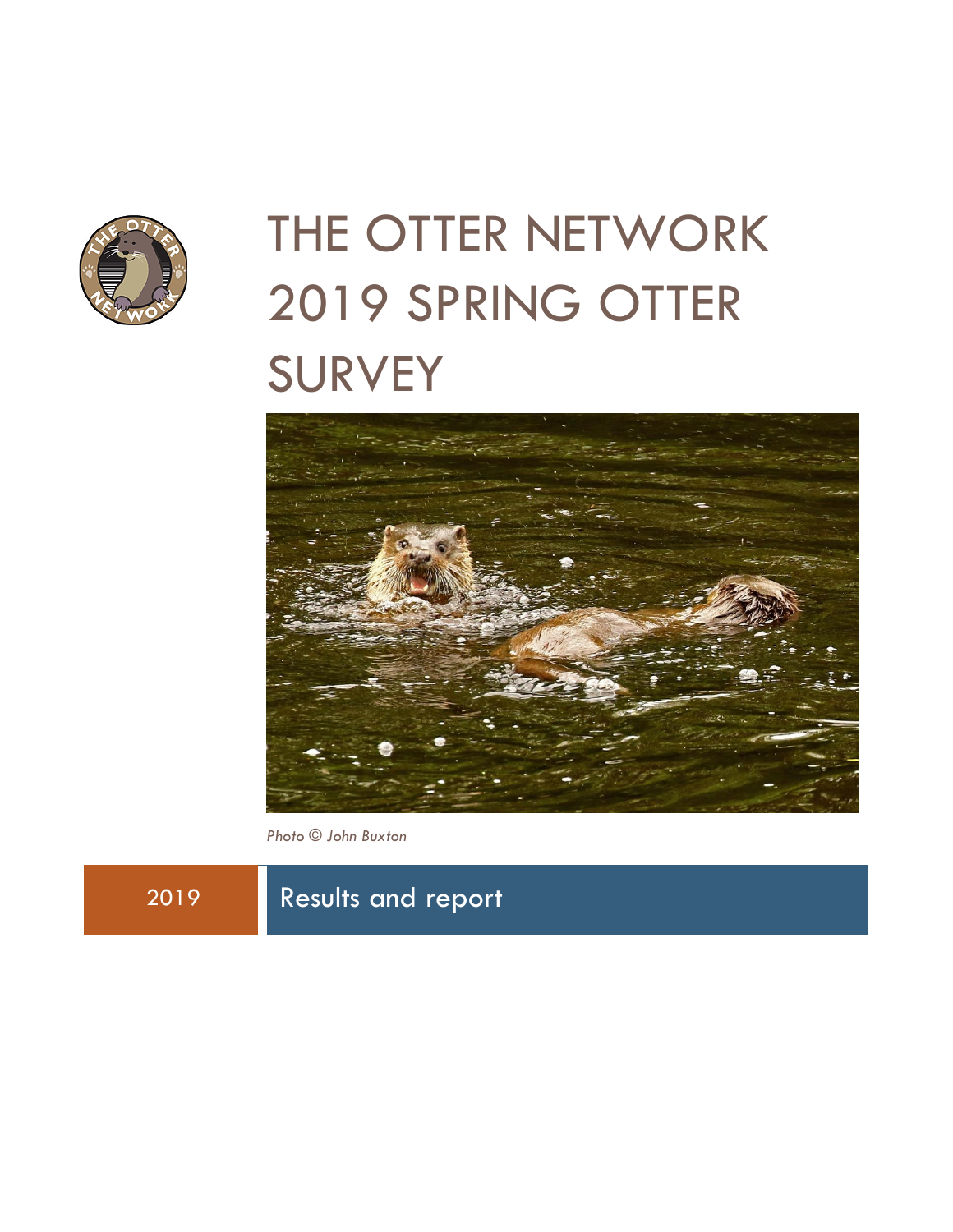## Spring Otter Survey

#### **R E S U L T S A N D R E P O R T**

## SUMMARY OF RESULTS

The seventh Annual Spring Otter Survey run by the North East Otter Network took place over the weekend of the 27<sup>th</sup>/28<sup>th</sup> April 2019 and this year was bigger and better than ever. So firstly a huge thank you to everyone who took part, both long-standing and new volunteers. Numbers of participants and patches covered were both up on last year and we have extended our survey area north to Ashington and west into the Allen Valleys. Thanks once more to Tees Valley Wildlife Trust for taking part allowing us to continue to monitor the otter population in the Tees Valley.

As is often the case the weather played its part in the survey with Storm Hannah sweeping across the western side of the country on Friday/Saturday creating very wet conditions for surveyors in the North Pennines and causing water levels to rise markedly further downstream on several watercourses. This will certainly have resulted in some overnight signs on Sunday morning being submerged or washed away, but it doesn't appear to have affected the overall tally of active territories which is the highest yet – albeit over a larger area.

Feedback from volunteers suggests that everyone enjoyed their two days of otter surveying regardless of whether they found any signs or not. I say it every year, but it really is just as important to get information on where otters are **not** being found as to record where they are. This is so that we can identify watercourses that do not provide adequate food resources or habitat and pick up on fluctuations in the otter population. One lucky person saw a female with a cub when out doing their survey on the Sunday morning and there was a sighting elsewhere of three otters on the Sunday afternoon. There were also two trail camera captures.

Over the weekend 118 teams of volunteers checked a patch of watercourse amounting to over 145 people in total. Several dedicated volunteers once again took on more than one patch, but there were also several late drop-outs due to unforeseen circumstances. However, we continue to get good coverage throughout the area and the total number of patches surveyed this year was 123 with the number of sites checked an impressive 681.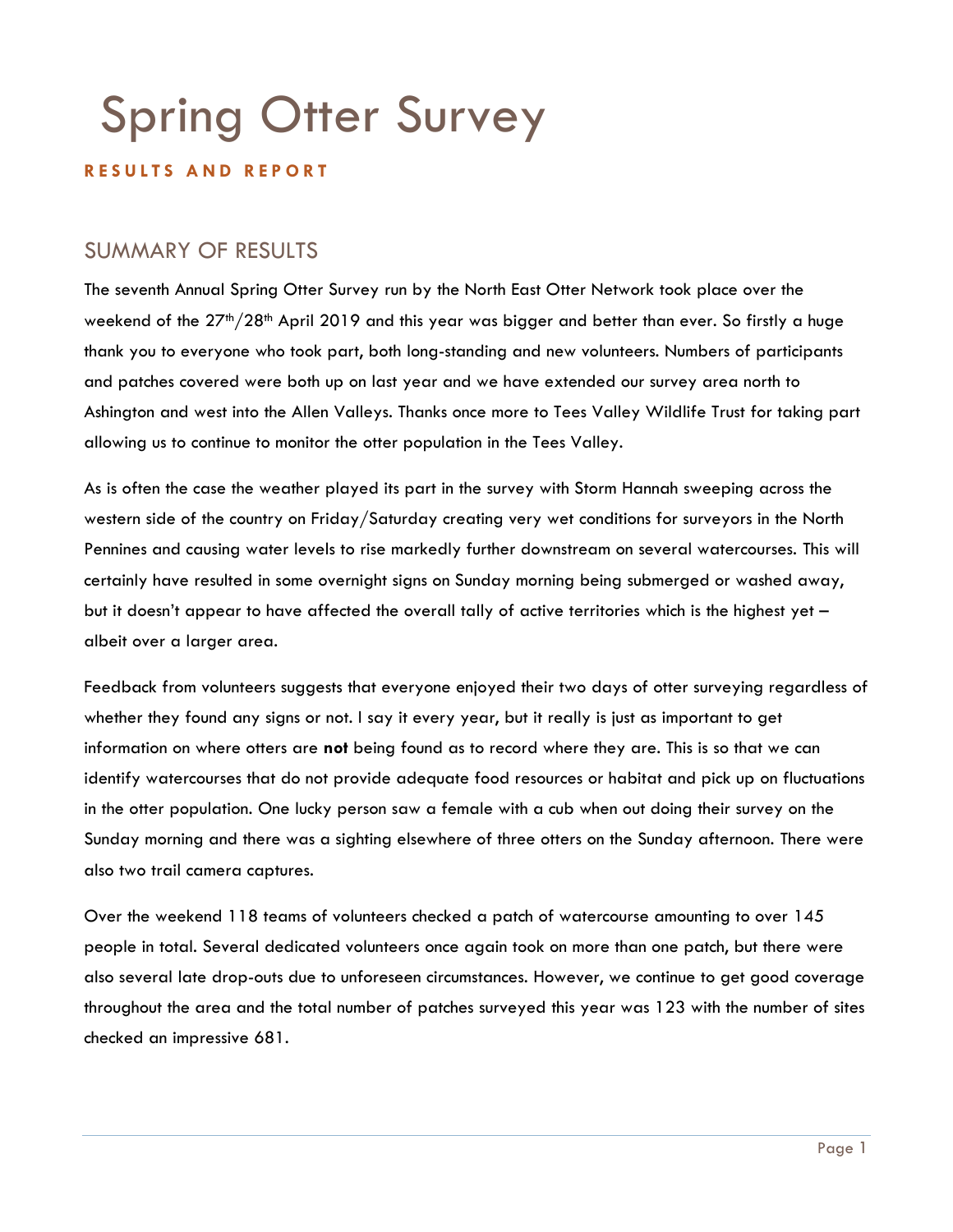This is the most patches/sites we have ever covered by some margin and I am delighted that we have more than recovered from last year's lower numbers - even accounting for the fact that we have expanded the survey area. The number of empty patches this year was 60.

As always, there was an impressive by-catch of other species recorded covering plants, insects, birds, amphibians and mammals. Highlights are outlined in the table below the otter data.

#### **Otter Data**

Of the 681 sites checked 281(41%) were positive for otter signs which is a similar percentage to previous years and is remarkably consistent across all seven surveys. A further 18 sites had possible but inconclusive signs. There were 382 sites (56%) which were totally negative – this again is in line with previous years. As I always explain, it may sound a lot, but it gives us confidence that we are looking in enough places as there remain more sites where there are no otters than sites where we find evidence of otter activity. It is unlikely therefore that we are overlooking many. However, there was still a fairly large number of empty patches and the weather conditions over the survey weekend mean we will have missed some.

There were 82 Day 2 'hits' (fresh signs) which is our largest tally yet, but with the expanded survey area this is not surprising. As usual, many of these 'hits' were close together in the same or neighbouring patches and so have been adjudicated to belong to a single territory. There were five patches where fresh deposits were found on Day 1 but nothing new was discovered on Day 2 and that were sufficiently isolated from the next nearest 'hit' to allow us to be fairly confident that we were just not looking in the right place on the Sunday. So, these have been adjudicated as 'Near Miss' otter territories. There were also three otter sightings or trail camera captures in the days immediately before and after the survey weekend in areas where fresh signs were not found on Sunday. These areas were also isolated from the next nearest 'hit' site and so have been classified as a 'Reasonable Suspicion' otter.

I always err on the side of caution when allocating 'hits' to territories and conservatively lump fresh signs together into one territory if they are within a 5km stretch of watercourse rather than splitting them into two.

For those unfamiliar with the way the data are analysed it is important to emphasise that we are counting otter territories here **not** individual animals. It is reasonable to assume therefore that at least some of the adjudicated territories will contain females with cubs meaning the number of actual otters will be greater than the number of territories. This really is the only way of getting any kind of numerical data when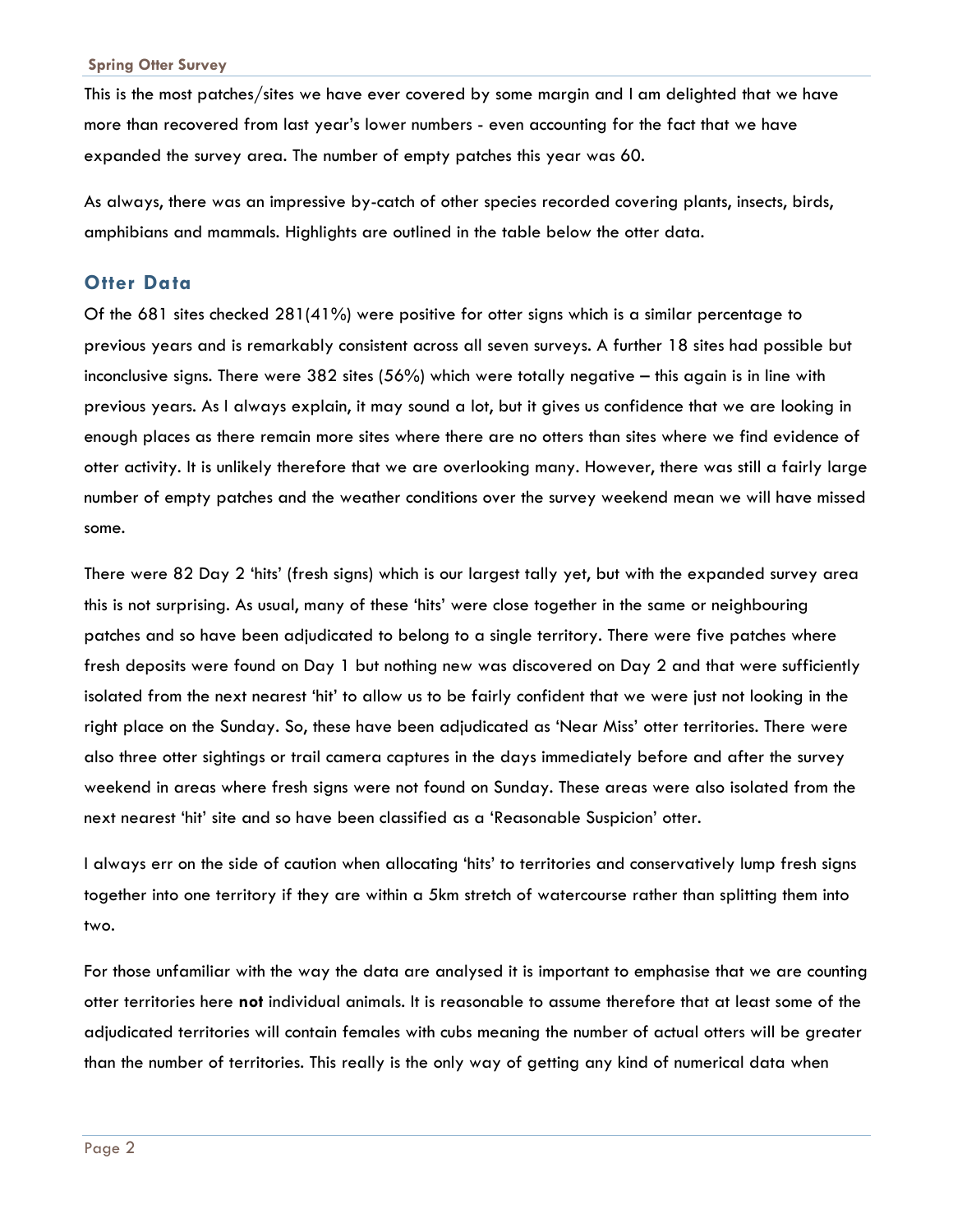surveying for otters which are an elusive, wide-ranging, cryptic animal with no easily identifiable markings.

You will see in the results table that the number of estimated territories this year is 47. This is obviously a considerable increase on previous years and is mostly accounted for by the larger area surveyed. However, after taking out the territories identified in the new survey areas it still leaves a total of 40 in the original Vice County 66 Durham area which is the highest number we have identified.

## **Other species**

A total of 153 species of birds, mammals, amphibians, insects and plants were recorded in addition to otter signs this year! This is by some margin the highest tally yet.

There were no very unusual sightings, but species that we have highlighted in the past such as Avocets are now appearing regularly – this year's count was 8 birds. There were 40 dipper records and many of those were for pairs of birds or families and also included 5 definite nest sites. There were however fewer numbers of swallows, swifts and other long-distance migrants recorded this year as they mostly arrived later than usual due to the severe weather conditions on the migration routes in the spring.

For mammals, there were 17 records of mink scat/tracks which is similar to last year. There were 11 roe deer sightings plus another 16 records of tracks, 13 fox records including one visual but only one record of badger signs which is quite unusual.

Maps and tables displaying the data are displayed on the following pages. If anyone would like to ask any questions please contact me through the Otter Network at [otters.northeast@gmail.com](mailto:otters.northeast@gmail.com)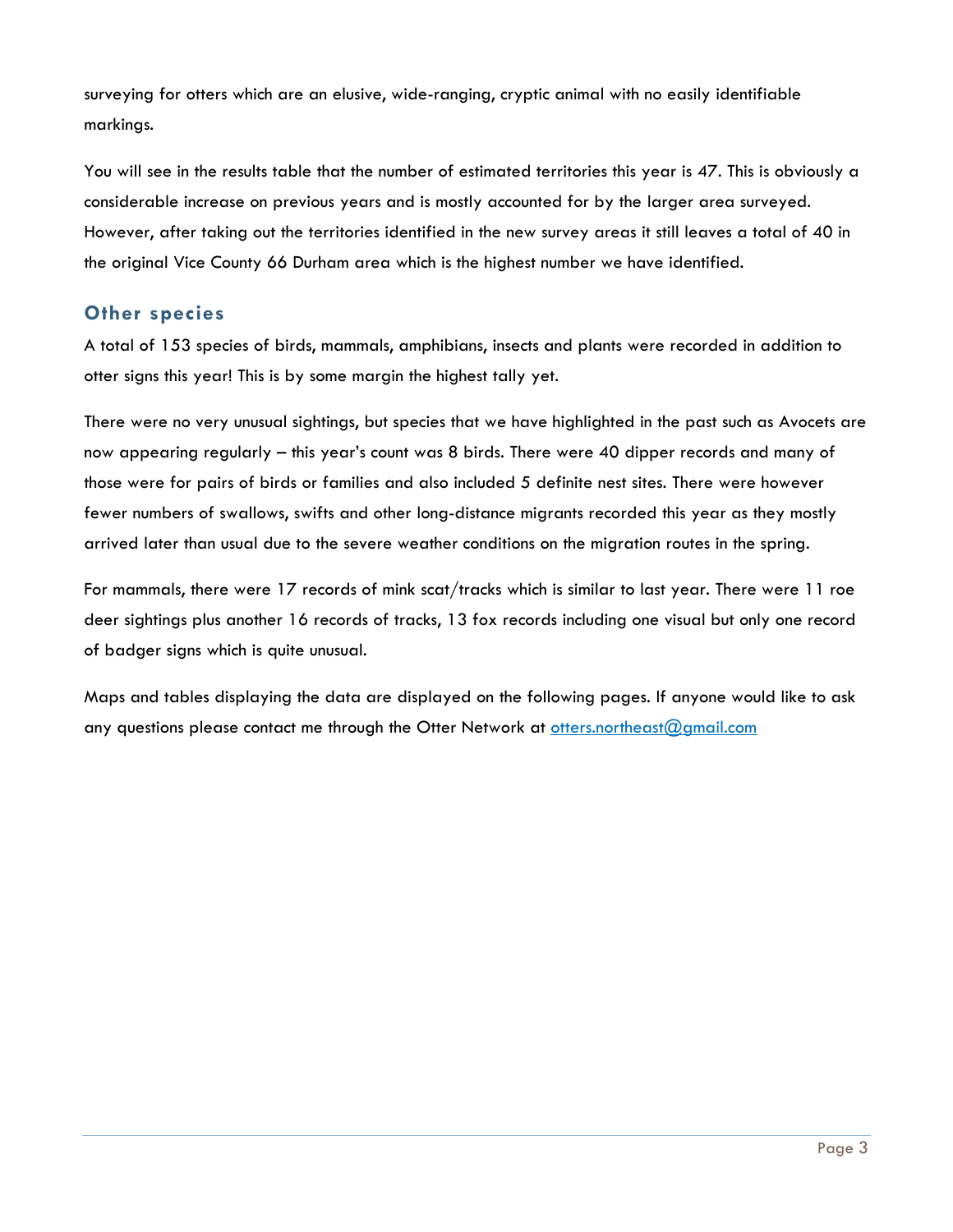## **Maps, Tables & Charts**



**Figure 1**. Map showing surveyed patches and all positive sites in 2019 survey



**Figure 2**. Map showing Day 2 'hits' with adjudicated territory numbers, 'near misses' and 'reasonable suspicion' otters.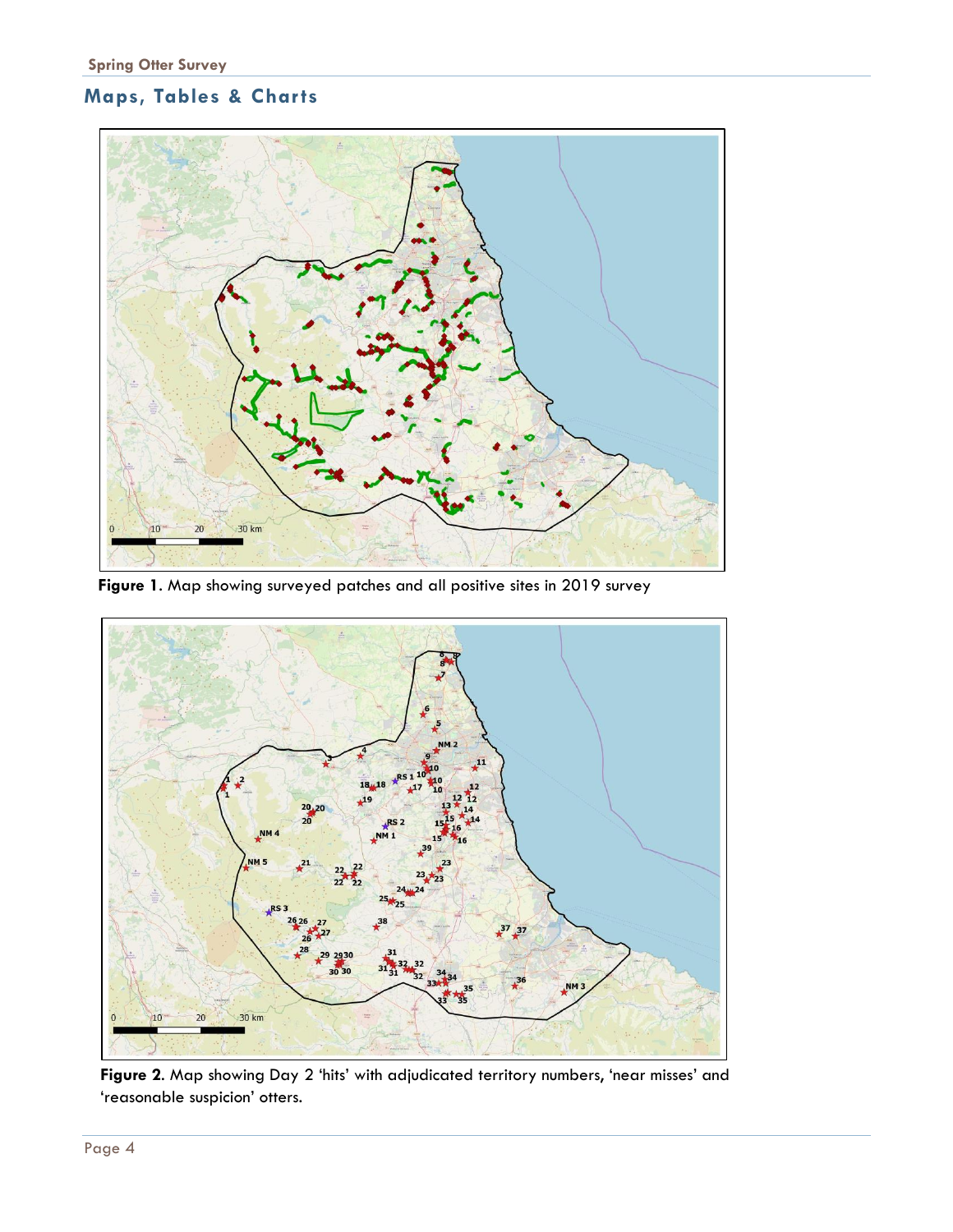## **Table 1. 2019 Otter survey data**

| <b>Catchment</b>                                    | <b>Patches</b>           | <b>Sites</b> | <b>Negative sites</b> | <b>Positives</b><br>(possibles) | <b>Hits</b> | <b>NM &amp;</b><br><b>RS</b> | <b>Territories</b> |
|-----------------------------------------------------|--------------------------|--------------|-----------------------|---------------------------------|-------------|------------------------------|--------------------|
| <b>Blyth</b>                                        | $\overline{2}$           | 9            | 8                     |                                 | 1           | 0                            |                    |
| <b>Castle Eden Burn</b>                             | $\overline{2}$           | 14           | 14                    | 0                               | 0           | 0                            | $\mathbf{0}$       |
| Derwent/Tyne                                        | $\overline{\phantom{a}}$ | 35           | 18                    | 17                              | 6           | 1                            | 4                  |
| <b>Hawthorn Burn</b>                                | 1                        | 1            | 1                     | 0                               | 0           | 0                            | $\Omega$           |
| <b>Tees</b>                                         | 37                       | 188          | 114                   | 68(6)                           | 30          | $\overline{2}$               | 12                 |
| <b>Tyne</b>                                         | 26                       | 138          | 73                    | 57(6)                           | 13          | 2                            | 8                  |
| Wansbeck                                            | $\mathbf{1}$             | 7            | $\Omega$              |                                 | 3           | 0                            | $\mathbf{1}$       |
| Wear                                                | 48                       | 289          | 154                   | 131(4)                          | 29          | 3                            | 13                 |
| <b>Totals</b>                                       | $124*$                   | 681          | 382                   | 281(16)                         | 82          | 8                            | 39                 |
| *One patch had sites in both Tees & Wear catchments |                          |              |                       |                                 |             |                              |                    |

#### **Table 2. 2019 Summary**

| <b>Empty patches</b>                 | 60 |
|--------------------------------------|----|
| Otter territories located            | 39 |
| Reasonable suspicion/near misses     | x  |
| <b>Total Adjudicated territories</b> | 47 |

## **Table 3. All surveys summary**

|                                                           | 2013 | 2014 | 2015 | 2016 | 2017 | 2018 | 2019 |
|-----------------------------------------------------------|------|------|------|------|------|------|------|
| <b>Patches</b>                                            | 93   | 100  | 112  | 119  | 115  | 94   | 123  |
| <b>Total sites</b>                                        | 517  | 588  | 608  | 644  | 629  | 516  | 681  |
| <b>Sites positive</b>                                     | 216  | 212  | 260  | 281  | 272  | 224  | 281  |
| % sites positive                                          | 42   | 36   | 42   | 44   | 43   | 43   | 41   |
| % sites negative                                          | 56   | 60   | 53   | 53   | 54   | 53   | 56   |
| <b>Hits</b>                                               | 59   | 67   | 56   | 78   | 70   | 55   | 82   |
| <b>Located territories</b>                                | 26   | 29   | 27   | 30   | 32   | 24   | 39   |
| NM/RS                                                     | 3    | 6    | 9    | 5    | 6    | 5    | 8    |
| <b>Adjudicated territories</b>                            | 29   | 35   | 36   | 35   | 37   | 29   | 47   |
| <b>Adjudicated territories old</b><br>survey area (VC 66) |      |      |      |      |      |      | 40   |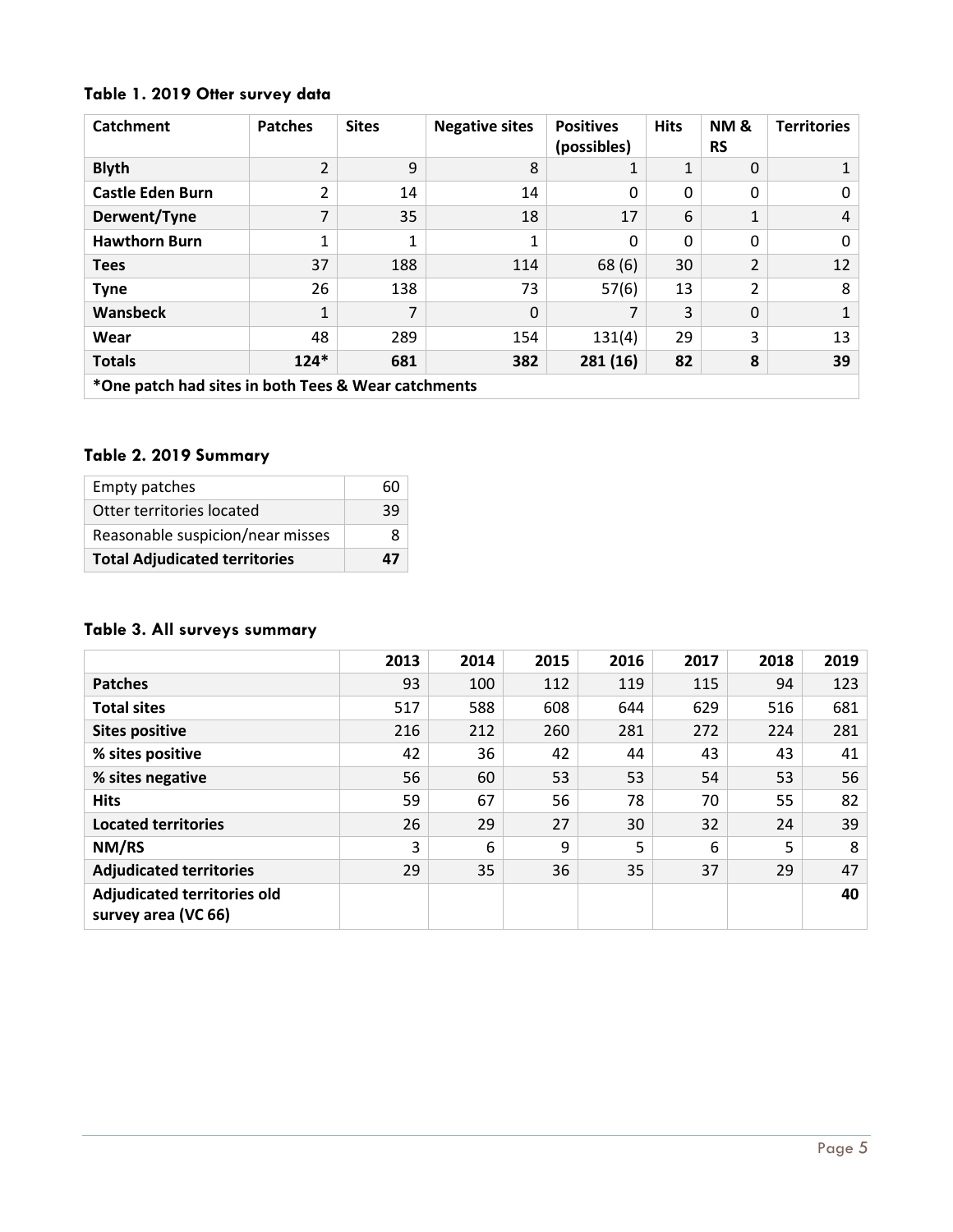

**Figure 3.** Adjudicated otter territories in seven annual surveys. **\*** Survey conducted over larger area than previous years

## **Other Species**

|              | <b>Species</b>           | No of Records* |  |  |
|--------------|--------------------------|----------------|--|--|
| <b>Birds</b> | Avocet                   | $\overline{2}$ |  |  |
|              | Barn owl                 | $\mathbf{1}$   |  |  |
|              | Blackcap                 | 12             |  |  |
|              | <b>Black grouse</b>      | $\mathbf{1}$   |  |  |
|              | Buzzard                  | 10             |  |  |
|              | Chiffchaff               | 18             |  |  |
|              | Common sandpiper         | 11             |  |  |
|              | Common tern              | 1              |  |  |
|              | Cormorant                | $\overline{7}$ |  |  |
|              | Cuckoo                   | $\overline{3}$ |  |  |
|              | Curlew                   | 8              |  |  |
|              | Dipper                   | 40             |  |  |
|              | Dunlin                   | $\mathbf{1}$   |  |  |
|              | Eider                    | $\overline{2}$ |  |  |
|              | Goosander                | 16             |  |  |
|              | Great crested grebe      | $\mathbf{1}$   |  |  |
|              | Great spotted woodpecker | 9              |  |  |
|              | Green woodpecker         | $\overline{3}$ |  |  |
|              | Grey heron               | 24             |  |  |
|              |                          |                |  |  |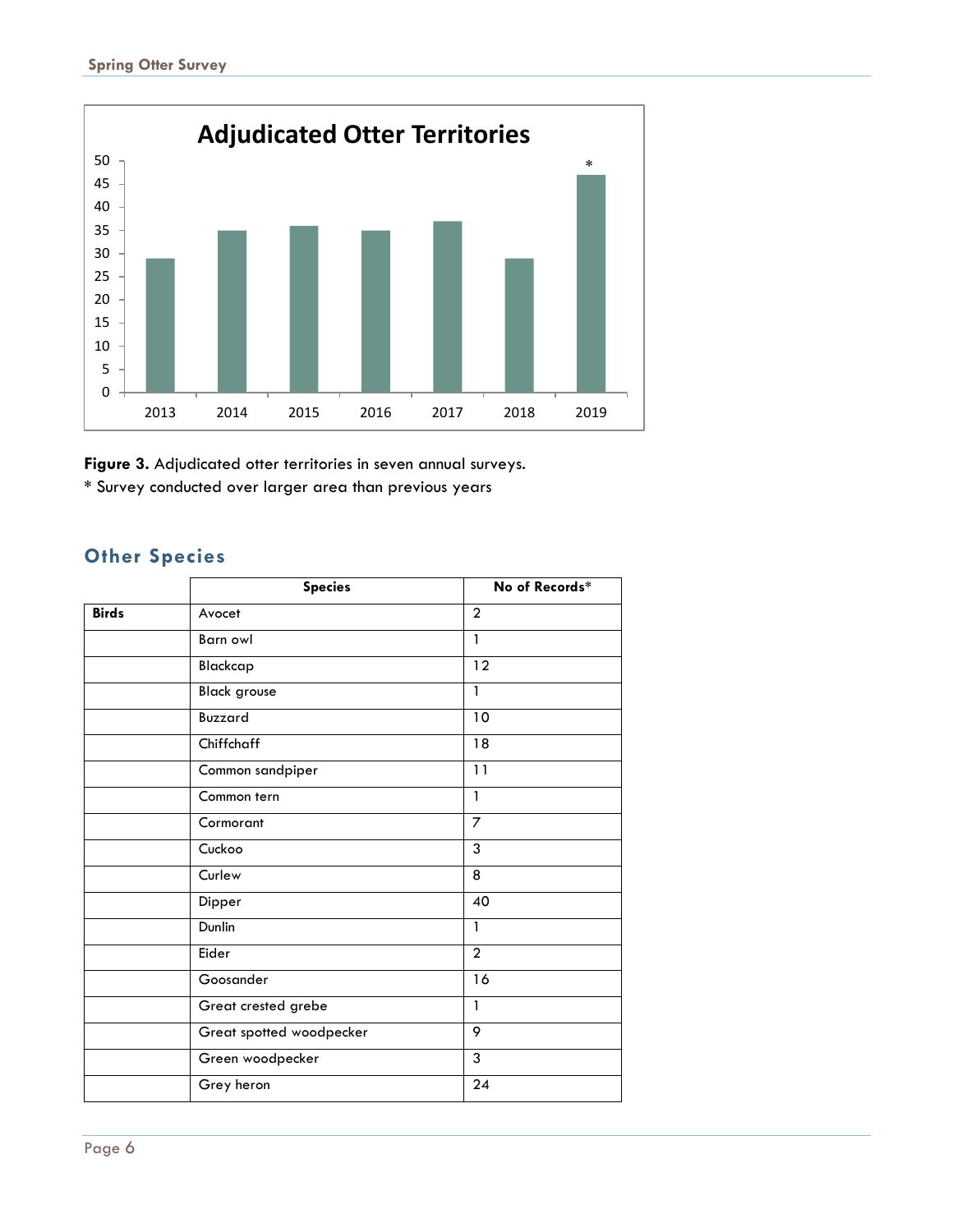|                | Grey wagtail                  | 18               |
|----------------|-------------------------------|------------------|
|                | House martin                  | $\overline{3}$   |
|                | Jay                           | $\overline{4}$   |
|                | Kestrel                       | 5                |
|                | Kingfisher                    | 11               |
|                | Lapwing                       | 8                |
|                | Mandarin duck                 | $\mathfrak{3}$   |
|                | Mistle thrush                 | $\boldsymbol{4}$ |
|                | Mute swan                     | 8                |
|                | Oystercatcher                 | 13               |
|                | Pied wagtail                  | 6                |
|                | Reed bunting                  | $\overline{4}$   |
|                | Sand martin                   | 12               |
|                | Shelduck                      | 6                |
|                | Skylark                       | 6                |
|                | Snipe                         | 3                |
|                | Song thrush                   | $\overline{7}$   |
|                | Sparrow hawk                  | 3                |
|                | Swallow                       | $\overline{8}$   |
|                | Swift                         | $\overline{2}$   |
|                | Tawny owl                     | $\overline{3}$   |
|                | Teal                          | $\mathbf{1}$     |
|                | Treecreeper                   | 7                |
|                | Whitethroat                   | $\overline{3}$   |
|                | Willow warbler                | $10$             |
|                | Yellowhammer                  | $\mathbf{1}$     |
| <b>Mammals</b> | Badger (tracks/setts/latrine) | $\mathbf{1}$     |
|                | <b>Brown hare</b>             | 6                |
|                | Deer (tracks/droppings)       | $\overline{16}$  |
|                | Mink (tracks/scat)            | 17               |
|                | Roe deer (visual)             | 11               |
|                | Red Fox (tracks/scat)         | 12               |
|                | Red Fox (visual)              | $\overline{1}$   |
|                | Stoat                         | $\overline{a}$   |
|                | Water vole (latrine/burrows)  | 3                |
|                | Weasel                        | 1                |
| Amphibian      | Frog (tadpoles)               | $\overline{1}$   |
|                | Toad                          | $\mathbf{1}$     |